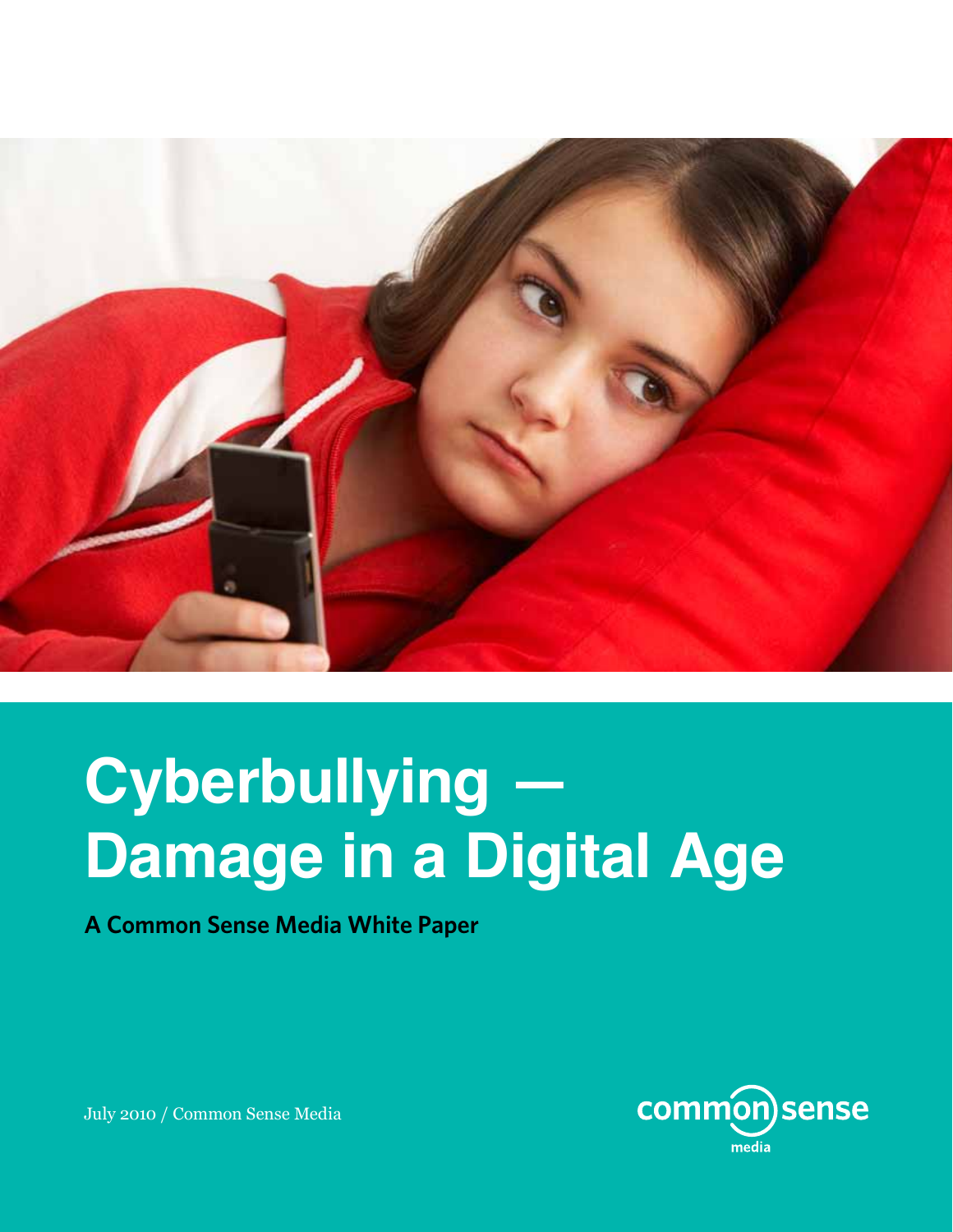

## **What cyberbullying is and why it matters**

Cyberbullying can take many forms – from repeatedly sending hurtful text messages and pictures to posting cruel comments online to creating fake Facebook or MySpace pages to impersonate other kids – and it can have a devastating effect.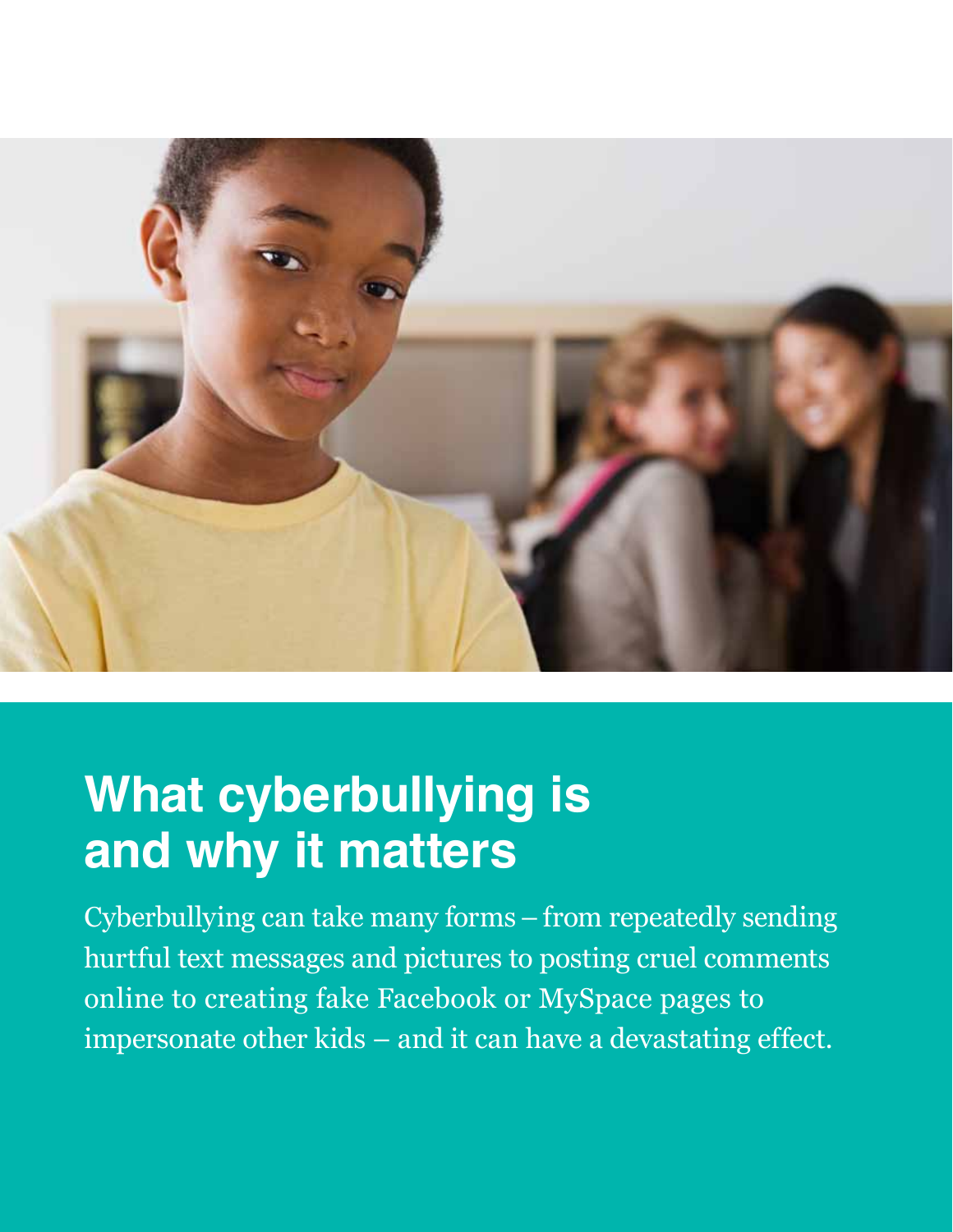### **In some ways, cyberbullying is like traditional bullying. But there are many new and different aspects.**

- • Nasty comments and embarrassing photos can spread quickly and widely online and through mobile devices.
- • Online anonymity makes it easier for kids to be mean and for other kids to add to the problem.
- Like the online world, cyberbullying is  $24/7 it$  may start from a home computer, but it expands into the school environment and everywhere in between.
- • Because it's online and mobile, it's much harder for parents and teachers to detect.

#### **Cyberbullying is a relatively new term with a variety of definitions.**

For example:

- The Centers for Disease Control calls it "any type of harassment or bullying (teasing, telling lies, making fun of someone, making rude or mean comments, spreading rumors, or making threatening or aggressive comments) that occurs through email, a chat room, instant messaging, a website (including blogs), or text messaging."<sup>1</sup>
- The National Crime Prevention Council says it's when "the Internet, cell phones, or other devices are used to send or post text or images intended to hurt or embarrass another person."<sup>2</sup>
- Leading researchers describe it more simply as an "overt, intentional act of aggression towards another person online." <sup>3</sup>

Bullying has always been a blow to kids' self-confidence, but the public humiliation of cyberbullying may be even more damaging. Hurtful information posted online is extremely difficult to remove, and many more people can see it and spread it.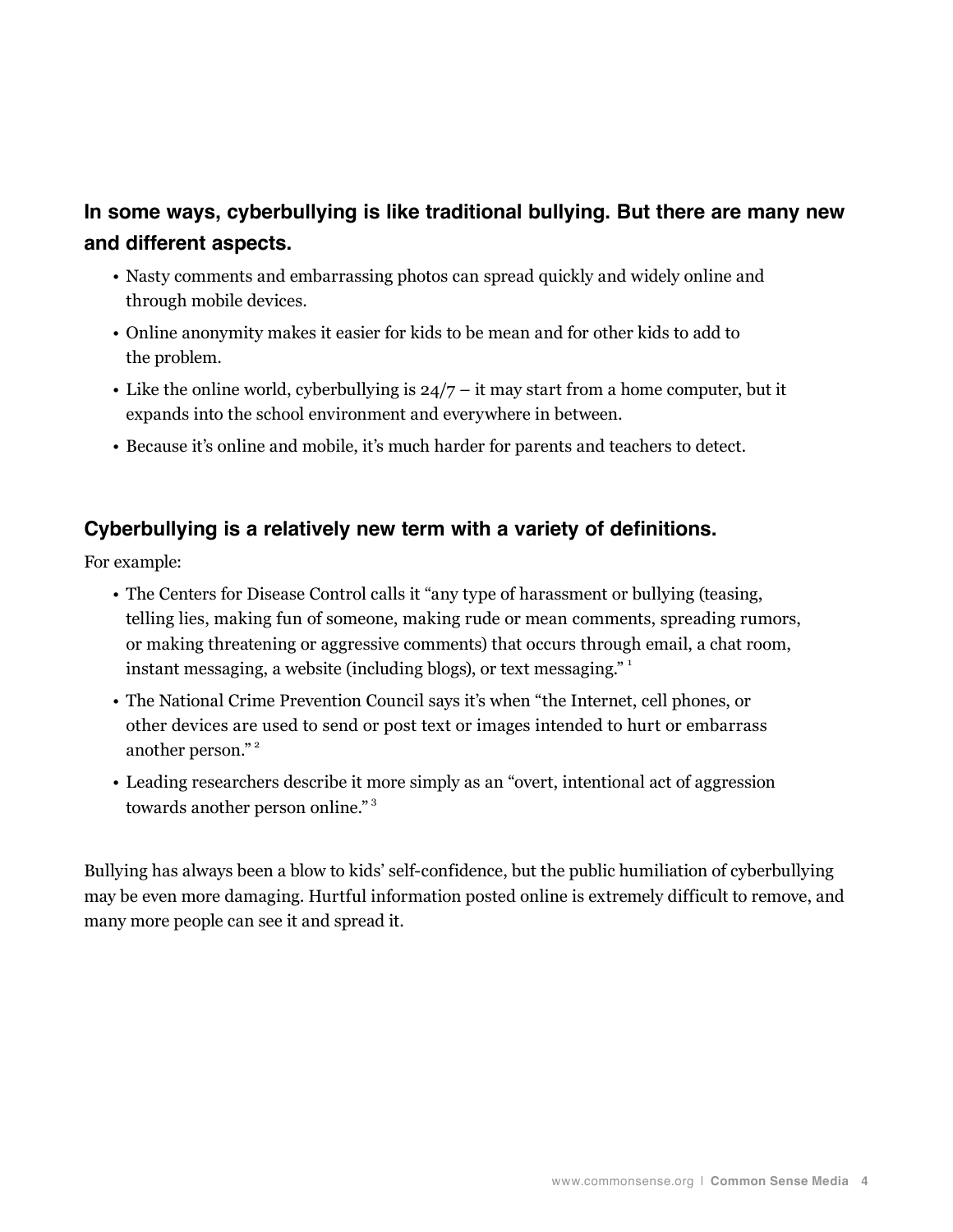

Cyberbullying occurs where kids live today. They spend more time online, texting, watching TV and movies, and playing video games than they do in school or with their parents, so harmful comments or actions online may have even greater impact.

Unlike kids, most adults don't live online, so cyberbullying usually occurs in places and formats that parents and teachers don't immediately see. Sometimes adults learn about cyberbullying only when they see the depression and anxiety — or worse — that results.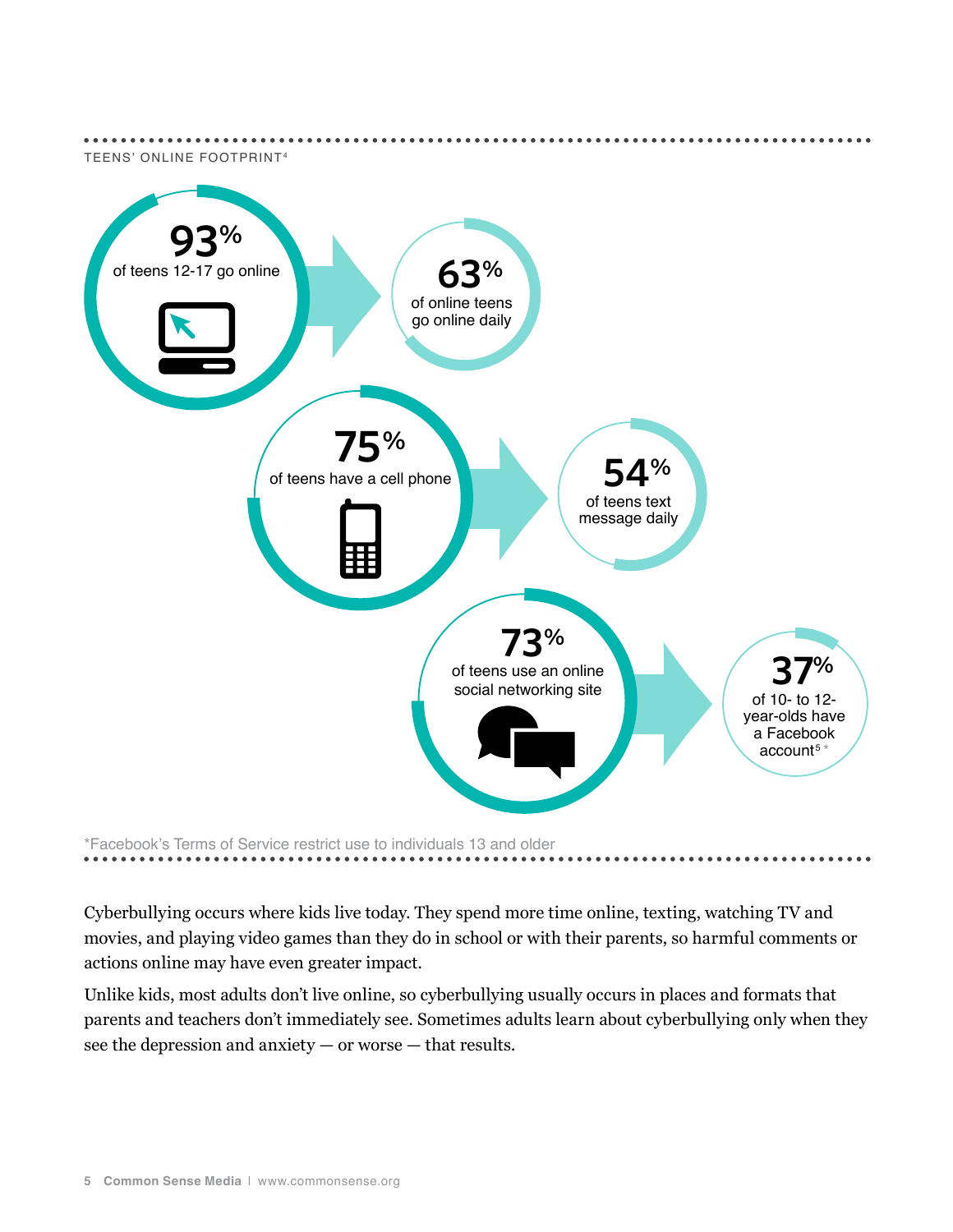### Cyberbullying victim talks about ordeal that led her to harm herself



## **Mean Girls: Cyberbullying Blamed for Teen Suicides**

Massachusetts Girl, 15, Was Reportedly Bullied Online Before Taking Her life

### **Cyberbullying Is a Major Issue That Is Not Going Away**

**Cyberbullying is so bad that it drives some kids to suicide** Toledo Blade, July 1, 2010

**With cyberbullying, there's no safe place, study finds** CNN Health: The Chart, July 5, 2010

**Cyberbullying: Torment just one click away** The News-Star (Monroe, LA), April 15, 2010

**When cyberbullying kills: Suicide's mom warns of social-networking dangers** Philadelphia Daily News, April 24, 2009

6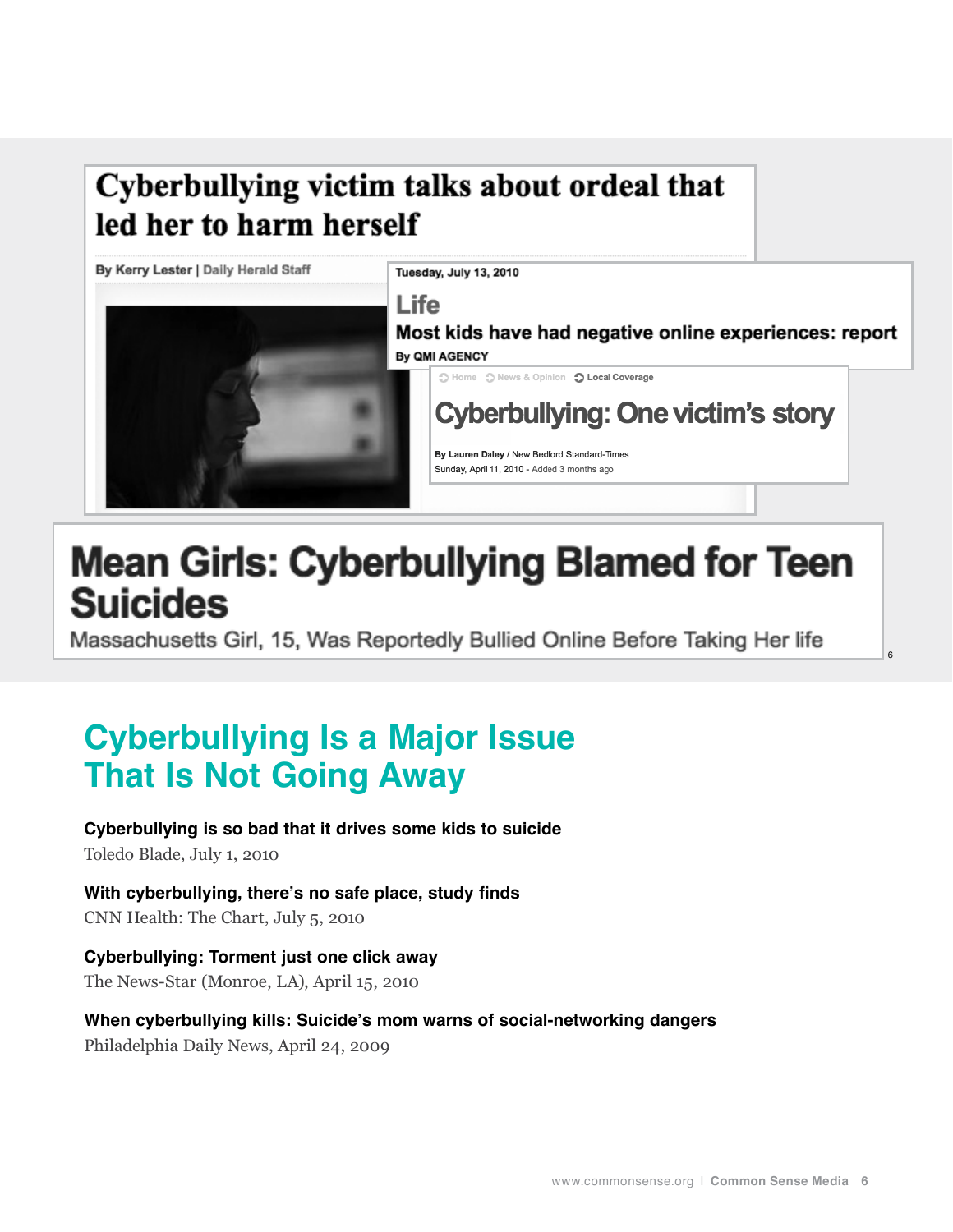# **Who Cyberbullies?**

Early research is showing the complexity of cyberbullying. For example, surveys about the frequency of cyberbullying often show different responses depending on the description or type of cyberbullying:

- In a recent McAfee/Harris Interactive survey, 29% of 10- to 17-year-olds said they've been cyberbullied, and 52% said they know someone who has experienced cyberbullying.<sup>7</sup>
- • According to recent studies by the Pew Internet & American Life Project,
	- $>$  26% of teens said they've been harassed via cell phone, either by voice or text.<sup>8</sup>
	- > 15% of teens said they've had private material (IM, text, email) forwarded without permission.<sup>9</sup>



### **By Gender**

- • Both boys and girls cyberbully, but early research indicates that girls are more likely than boys to be perpetrators – and victims – of cyberbullying.<sup>10</sup> (Boys are generally more likely than girls to be engaged in traditional forms of bullying.)<sup>11</sup>
- There are also gender differences in types of cyberbullying girls are more likely than girls to spread rumors, while boys are more likely to post hurtful pictures or videos.<sup>12</sup>



### **By Age**

- Most cyberbullying occurs among mid-teens (ages  $14$ -17).<sup>13</sup>
- Perpetrators of cyberbullying (like traditional bullying) are generally the same age as their victims.<sup>14</sup>



### **By Race**

There is limited information about how cyberbullying varies by race or ethnicity, $15$ but the Pew Internet & American Life Project found no major differences in socioeconomic status, race/ethnicity, or parent education in the likelihood of being harassed online.<sup>16</sup>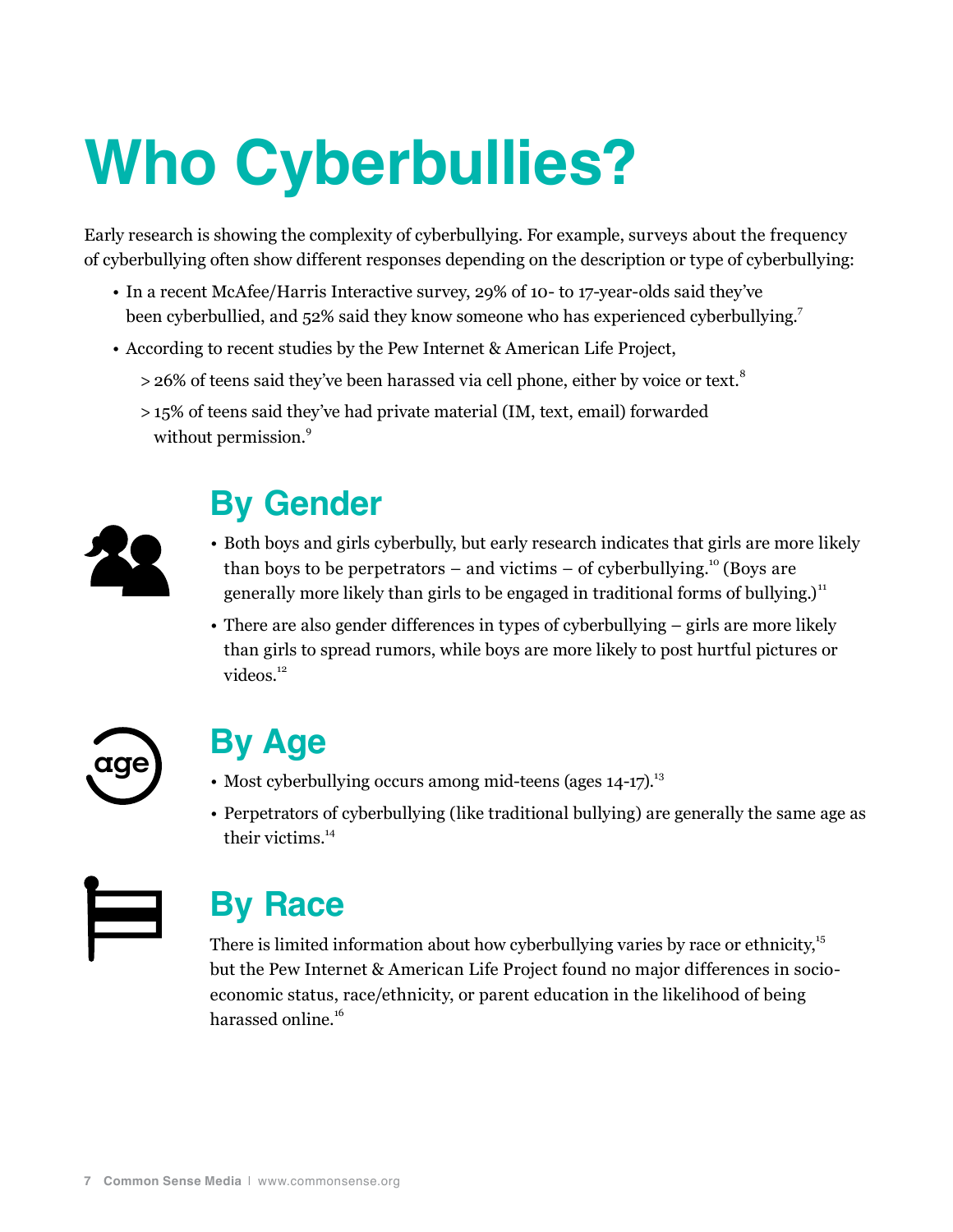



### **Aggressors and Victims**

- In one study, 47% of the victims said the perpetrator was another student at school.<sup>17</sup>
- • Another study found that 43% of the victims were cyberbullied by known peers, and 57% by people they met online and did not know in person.<sup>18</sup>

Another complication is that perpetrators are often also victims, whether online or offline.<sup>19</sup>

• One recent survey found that 11% of kids ages 10 to 17 admitted to engaging in some form of cyberbullying.<sup>20</sup>

As with traditional bullying, it can be very hard to determine *why* kids cyberbully – sometimes it's a response to a break-up or the end of a friendship, sometimes it can be based on hate or bias, and some cases of online bullying begin as a response to offline bullying. Some kids may even see cyberbullying as entertainment – a game in which you get to hurt other people. $21$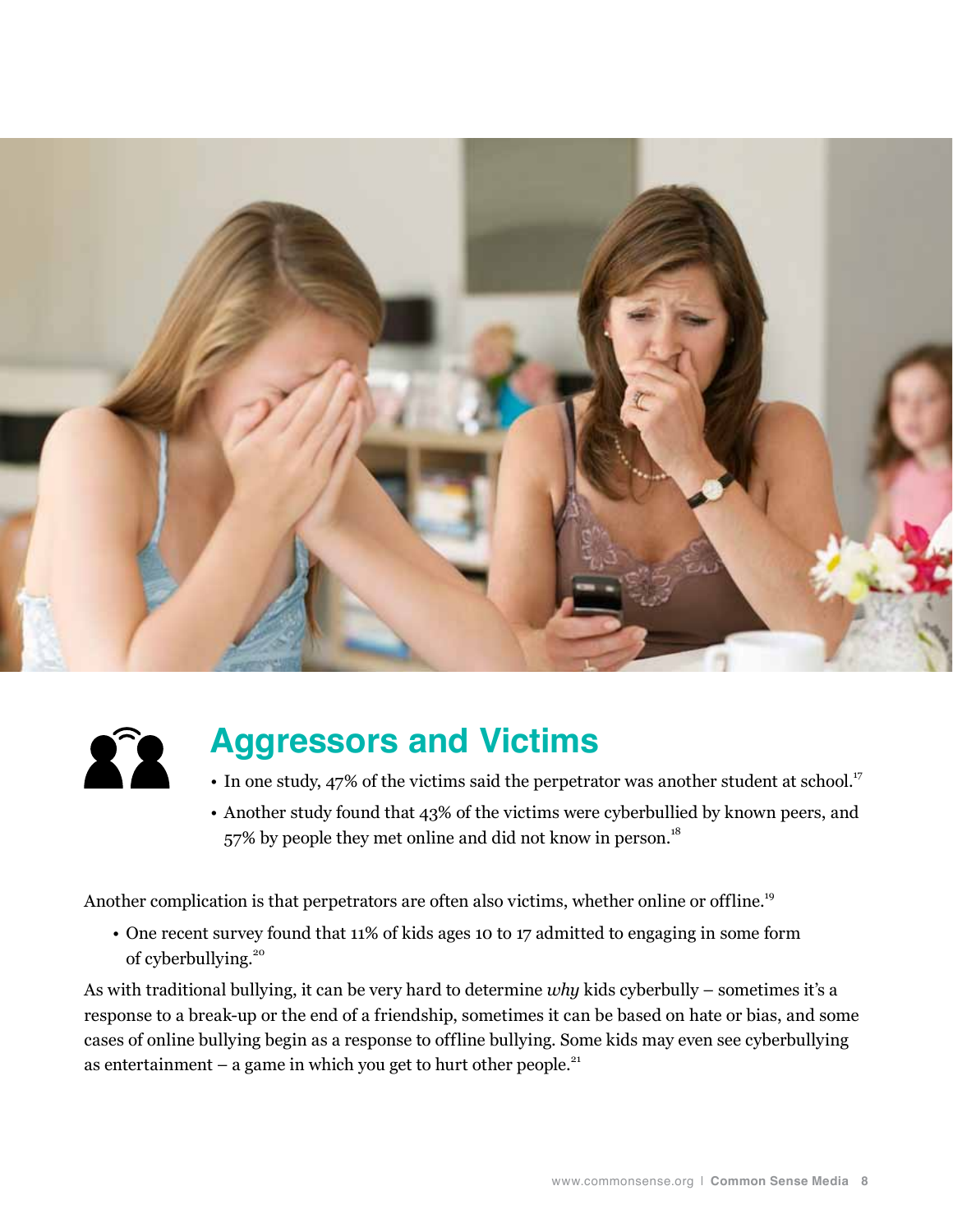

## **The impact of cyberbullying**

Bullying in any form can result in long-term damage, including low self-esteem, depression, anger, school failure, and, in some tragic cases, even violence or suicide. Cyberbullying may be even more dangerous than traditional bullying because:

- It's easy to start a few clicks is all it takes, and the anonymity of the Internet removes many of the traditional restraints.
- • It's hard to stop words and pictures sent online can go around the world in no time and are often impossible to remove.
- • It's very visible to kids but almost *in*visible to adults, since they aren't online as much and aren't in the same online spaces. Also, kids may hesitate to tell adults what happens online and on their cell phones because they are traumatized, fear retribution, or worry that their online activities or cell phone use will be restricted.<sup>22</sup>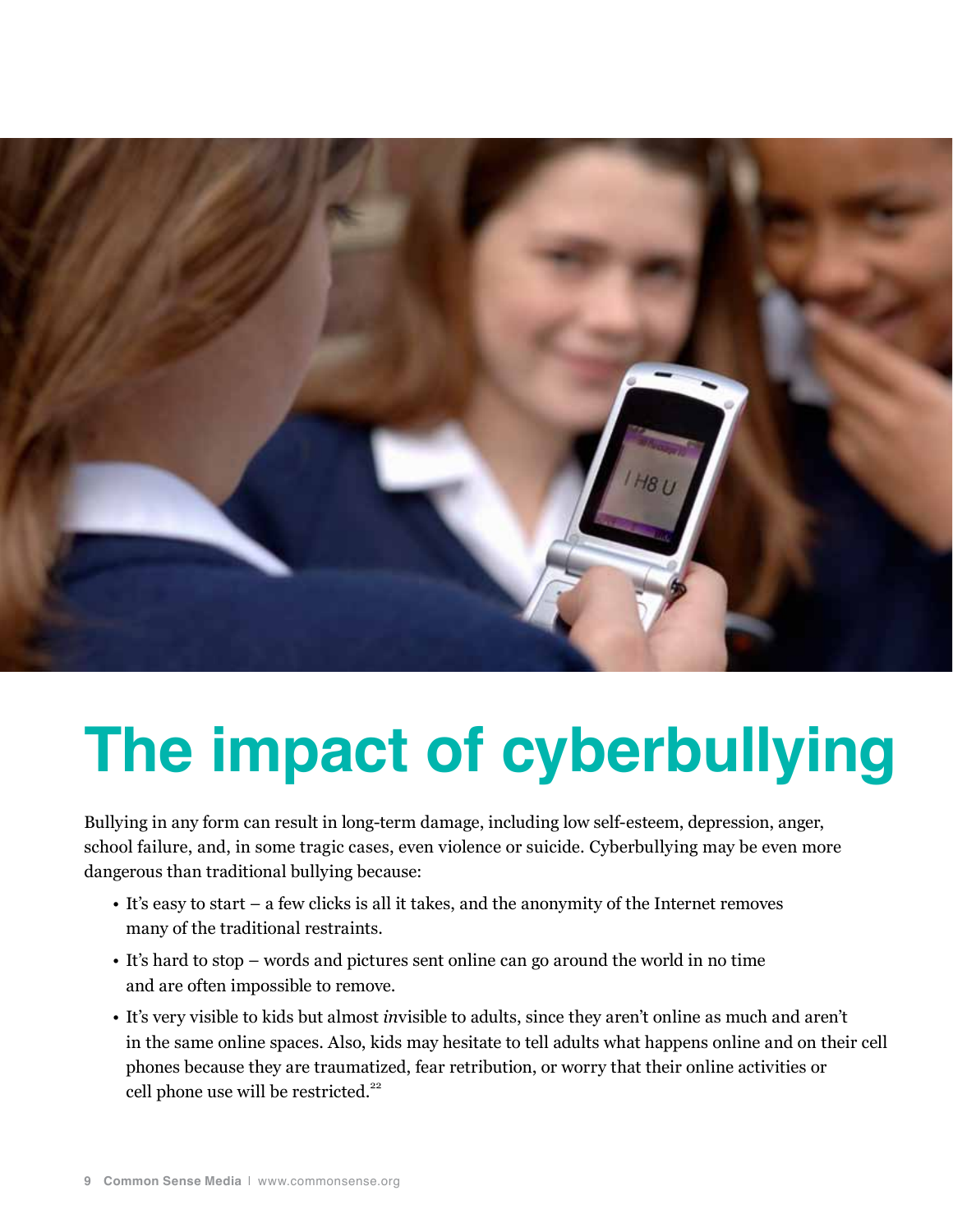

Several early studies about the impact of cyberbullying on kids show troubling results:

- • Young people who were harassed online were significantly more likely to use alcohol or other drugs, receive school detention or suspension, skip school, or experience emotional distress than those who were not harassed.<sup>25</sup>
- • Young people who receive rude or nasty comments via text message are significantly more likely to report feeling unsafe at school.<sup>26</sup>
- • Targets of cyberbullying were eight times more likely than all other youths to report recently carrying a weapon to school. $27$

Almost as troubling as the impact of cyberbullying is the limited understanding of how we prevent it. One in four kids (25%) report that they wouldn't know what to do if they were bullied or harassed online.<sup>28</sup>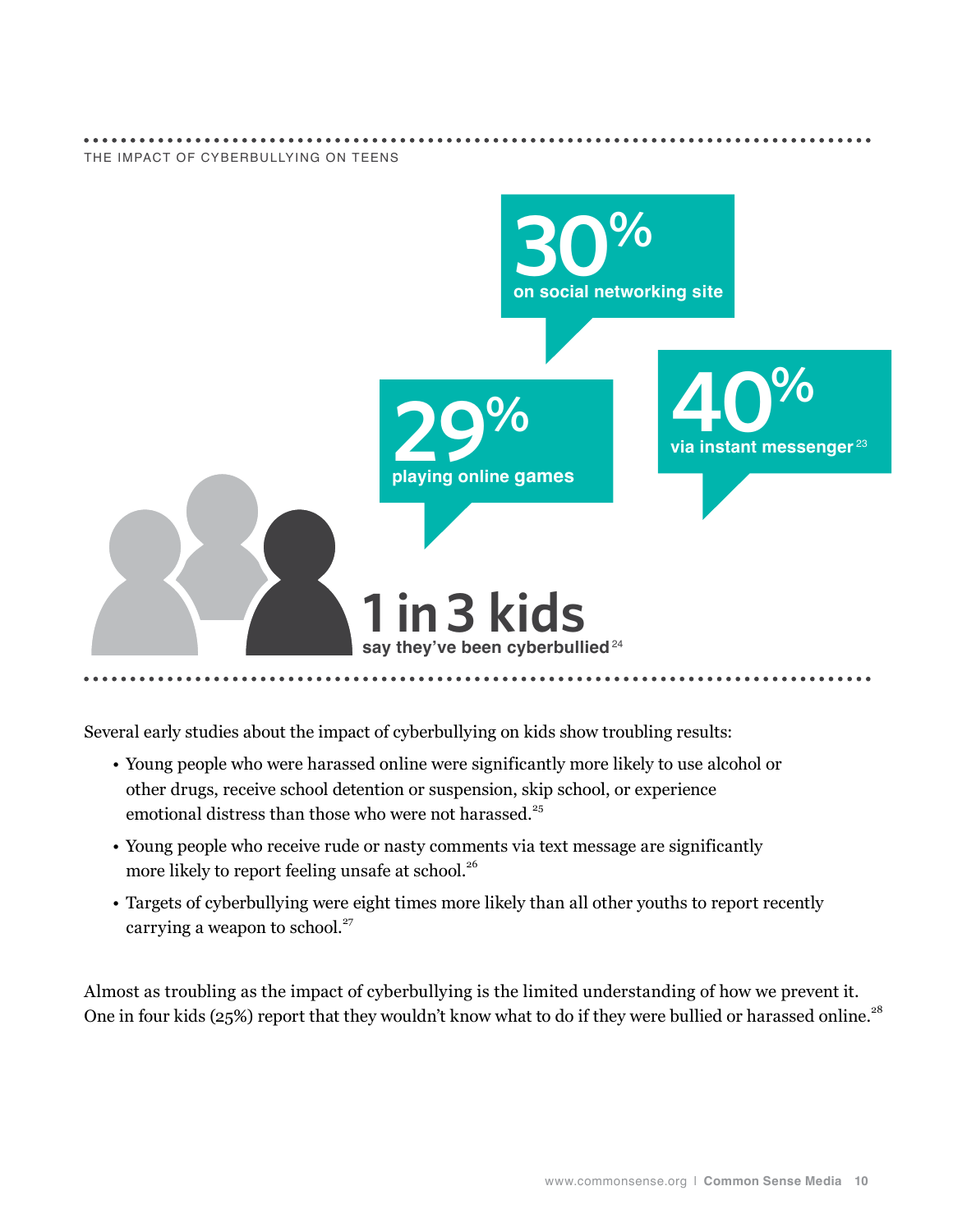## **What We Can Do to Protect Our Kids**



### **What Parents Can Do**

- Set the rules. Explain to your kids that if they wouldn't say something to someone's face, they shouldn't text it, IM it, or post it.
- Ask if they know someone who has been cyberbullied. Sometimes they will talk about others' experiences before they'll discuss their own.
- • Establish consequences for bullying. Make sure kids know that if they aren't responsible, you'll take away their phone and computer privileges.
- • Visit **www.commonsense.org/cyberbullying-tips** for more parent tips.



### **What Educators Can Do**

- Teach digital literacy and citizenship in K-12 schools so that all kids learn how to be responsible, respectful, and safe digital citizens.
- Establish clear rules about bullying and harassment in all forms. School is by far the most common place that youths report being cyberbullied.<sup>29</sup>
- • Provide professional development for all teachers and staff in how to recognize and respond to bullying.
- • Implement Common Sense Media's free middle school curriculum. Visit **www.commonsense.org/educators** for more information.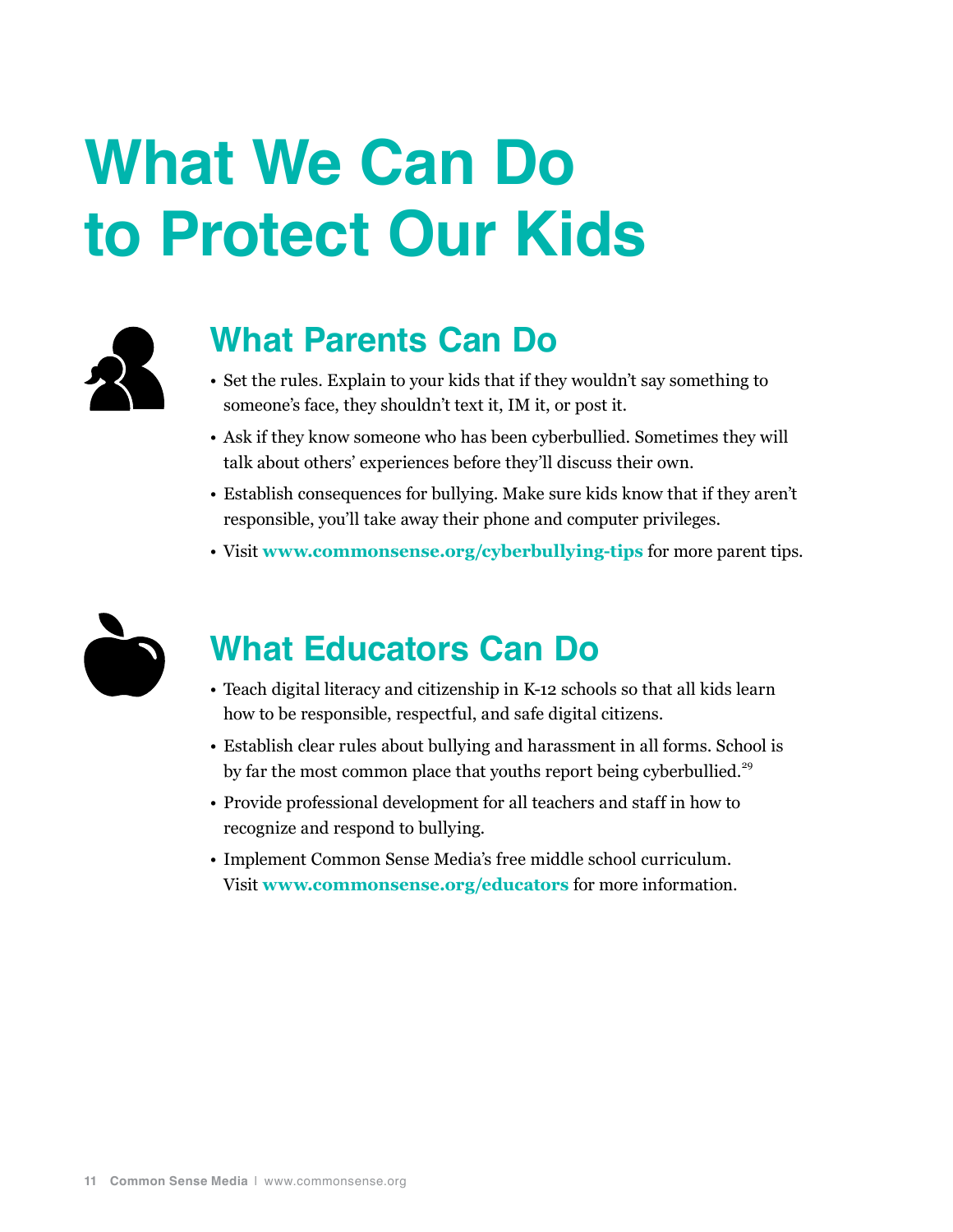

### **What Companies Can Do**

- Provide easy-to-use online resources for kids who have been cyberbullied, including better opportunities to flag and report bullies.
- • Fund and facilitate local digital literacy and citizenship programs in your community.
- Support public awareness messages about the potential for cyberbullying and the impact it can have on kids.

### **What Government Can Do**

- • Make digital literacy and citizenship an essential part of every school's basic curriculum and support it through programs like the Elementary and Secondary Education Act.
- Fund professional development for educators about digital literacy and citizenship.
- • Create a new Digital Literacy Corps as outlined in the National Broadband Plan.
- Support additional research to build a deeper understanding of how and why kids cyberbully.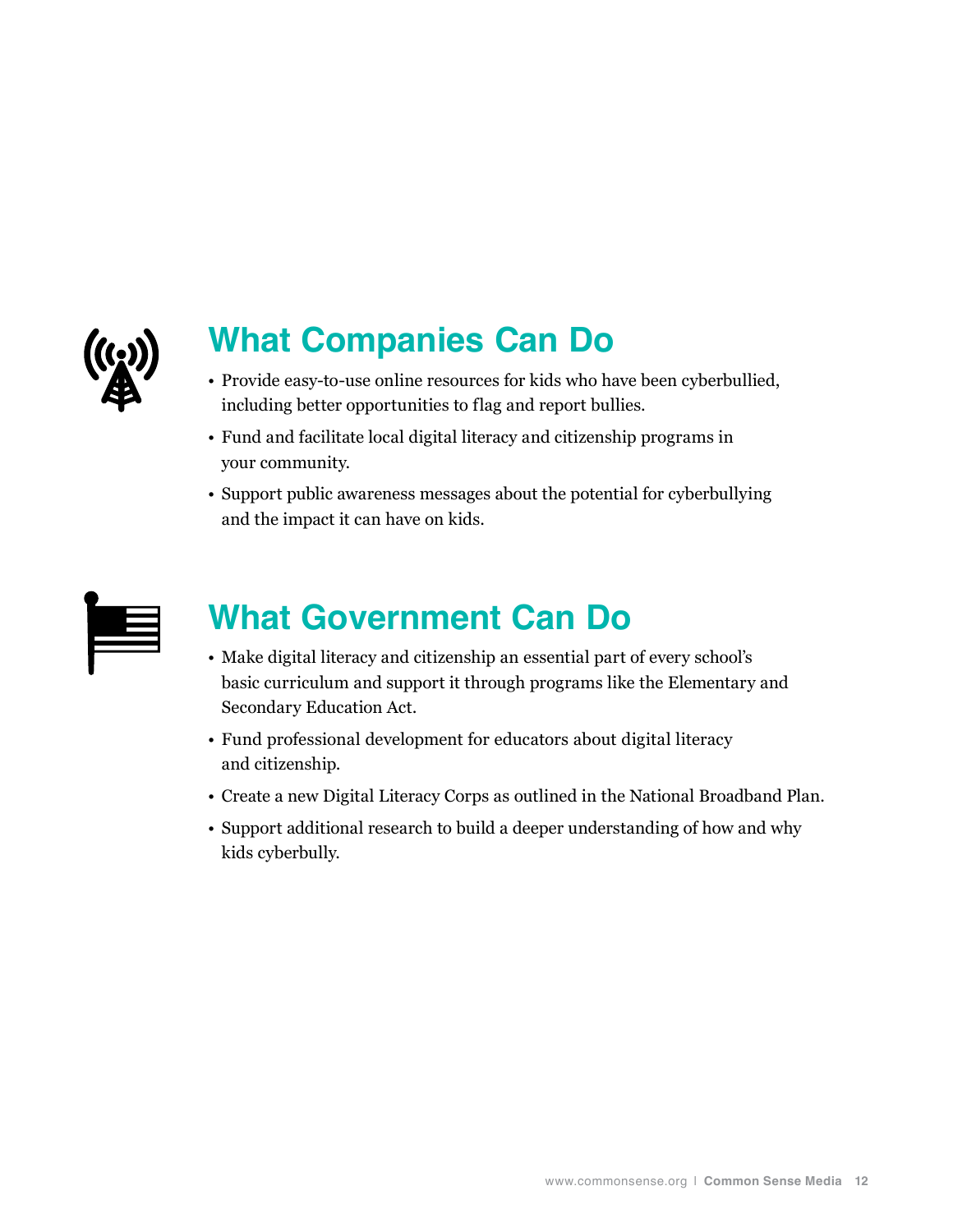#### **Sources**

- 1. Hertz MF, David-Ferdon C. Electronic Media and Youth Violence: A CDC Issue Brief for Educators and Caregivers. Atlanta (GA): Centers for Disease Control; 2008. http://www.cdc.gov/ncipc/dvp/YVP/electronic\_aggression.htm
- 2. http://www.ncpc.org/newsroom/current-campaigns/cyberbullying
- 3. Ybarra M. & Mitchell KJ. (2004b). Youth Engaging in Online Harassment: Associations With Caregiver-Child Relationships, Internet Use, and Personal Characteristics. Journal of Adolescence, 27, 319-336.
- 4. Lenhart A. Cyberbullying 2010: What the Research Tells Us [presentation]. Washington, DC: Pew Internet and American Life Project, May 6, 2010. http://pewinternet.org/Presentations/2010/May/Cyberbullying-2010.aspx
- 5. McAfee/Harris Interactive. Youth Online Behavior. June 21, 2010. http://safekids.com/mcafee\_harris.pdf
- 6. Sources: Cyberbullying victim talks about ordeal that led her to harm herself Chicago Daily Herald, May 3, 2010. Cyberbullying: One victim's story - Boston Herald, April 11, 2010. Mean Girls: Cyberbullying Blamed for Teen Suicides - Good Morning America, ABCNews.com, Jan. 28, 2010. Most kids have had negative online experiences: report - Toronto Sun, June 15, 2010.
- 7. McAfee/Harris Interactive (2010)
- 8. Lenhart A, Ling R, Campbell S, Purcell K. Teens and Mobile Phones. Washington, DC: Pew Internet & American Life Project, April 20, 2010. http://www.pewinternet.org/Reports/2010/Teens-and-Mobile-Phones.aspx
- 9. Lenhart A. Cyberbullying. Washington, DC: Pew Internet & American Life Project, June 27, 2007. http://www.pewinternet.org/Reports/2007/ Cyberbullying.aspx
- 10. Some studies have not found any differences, while others have found that girls perpetrate electronic aggression more frequently than do boys. See Williams KR, Guerra NG. Prevalence and predictors of internet bullying. J Adolesc Health 2007;41 (6 Suppl 1):S14-S21. Kowalski RM, Limber SP. Electronic bullying among middle school students. J Adolesc Health 2007;41 (6 Suppl 1):S22-S30. Hinduja S and Patchin J.Bullying, Cyberbullying, and Suicide. Forthcoming in Archives of Suicide Research - http://www.cyberbullying.us/research.php. Lenhart, A (2007).
- 11. Cyberbullying: Bullying in the Digital Age. http://www.cyberbullyhelp.com/whatis.html
- 12. Hinduja S and Patchin J. Bullying, Cyberbullying, and Suicide.
- 13. Lenhart A (2007). Hinduja S and Patchin J. Cyberbullying: an exploratory analysis of factors related to offending and victimization. J Deviant Behavior 2008;29: 129-156.
- 14. Wolak J, Mitchell KJ and Finkelhor D. Does Online Harassment Constitute Bullying? An Exploration of Online Harassment by Known Peers and Online-Only Contacts. J Adolescent Health. 2007 Dec: 41 S51-S58
- 15. Hertz MF, David-Ferdon C (2008).
- 16. Lenhart A (2007).
- 17. Kowalski RM, Limber SP (2007).
- 18. Wolak J, et al (2007)
- 19. Willard N. Cyberbullying & Cyberthreats: Responding to the Challenge of Electronic Aggression. Eugene, OR: Center for Safe and Responsible Internet Use, 2006.
- 20. McAfee/Harris Interactive (2010).
- 21. Willard N. Educator's Guide to Cyberbullying and Cyberthreats. Eugene, OR: Center for Safe and Responsible Internet Use, April 2007. http://new.csriu.org/cyberbully/docs/cbcteducator.pdf
- 22. Willard N (2007).
- 23. http://www.cyberbully411.org/myths-and-facts
- 24. McAfee/Harris Interactive (2010)
- 25. Ybarra M, Diener-West M, Leaf PJ. Examining the overlap in internet harassment and school bullying: implications for school intervention. J Adolesc Health 2007;41(6 Suppl 1):S42-S50.
- 26. Ybarra M, et al (2007).
- 27. Ybarra M, et al (2007).
- 28. McAfee/Harris Interactive (2010).
- 29. Ybarra M, Mitchell KJ, Espelage D. A comparison of bullying online and offline: Findings from a national survey. Presented to AERA Annual Meeting, April 16, 2009. [presentation] http://is4k.com/presentations/a-comparison-of-bullying-online-and-offline-findings-from-anational-survey/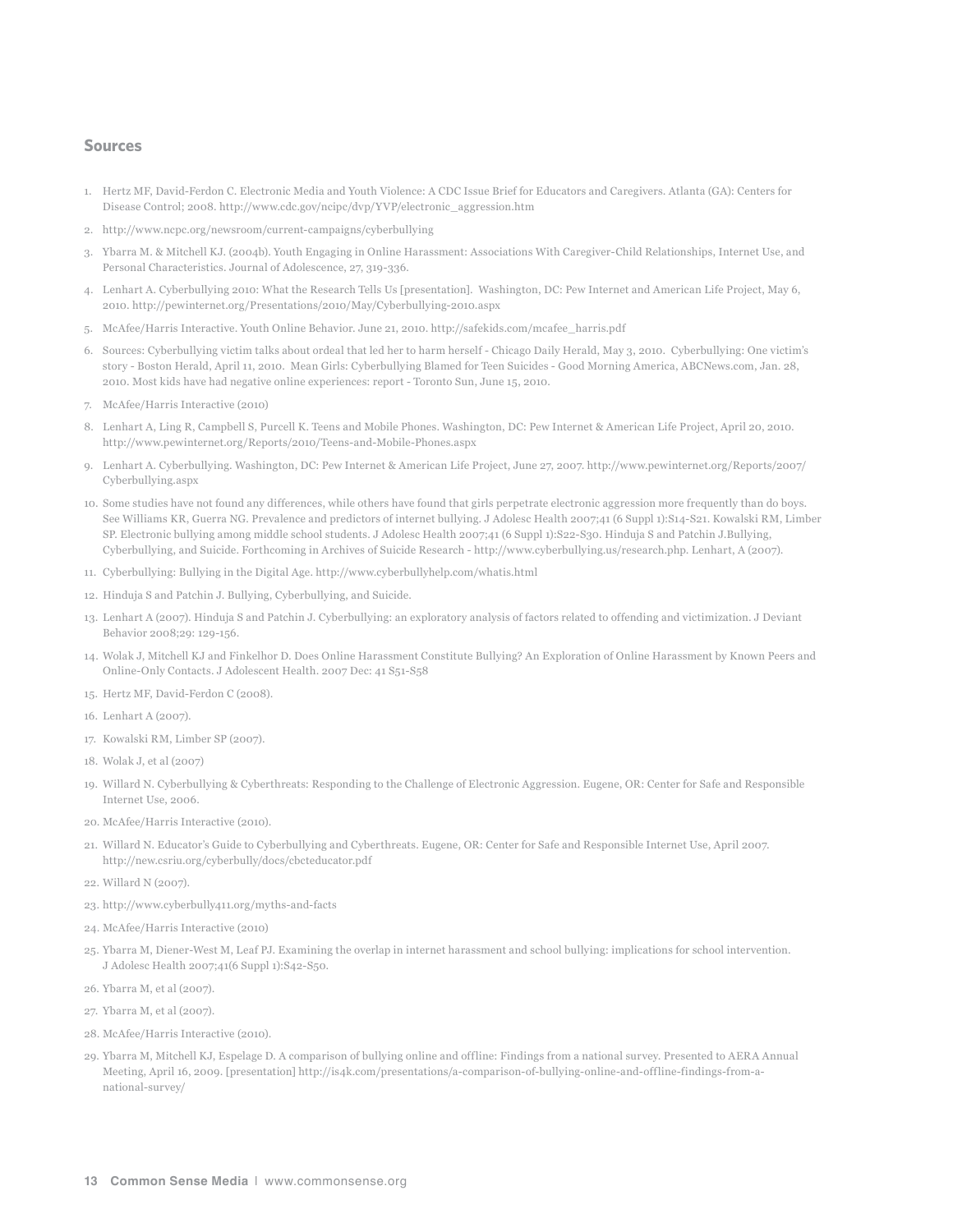

### **Digital Citizenship in a Connected Culture**

is Common Sense Media's pioneering school-based curriculum designed to provide students with the essentials of positive behavior in a digital world. Based on the digital ethics research of Dr. Howard Gardner at the Harvard School of Education, Common Sense Media uses engaging content — from print and video materials to interactive components and role-play case studies — on topics like privacy, self-expression, and cyberbullying to inspire kids to be responsible digital citizens.

 **To access the curriculum, visit www.commonsense.org/educators.**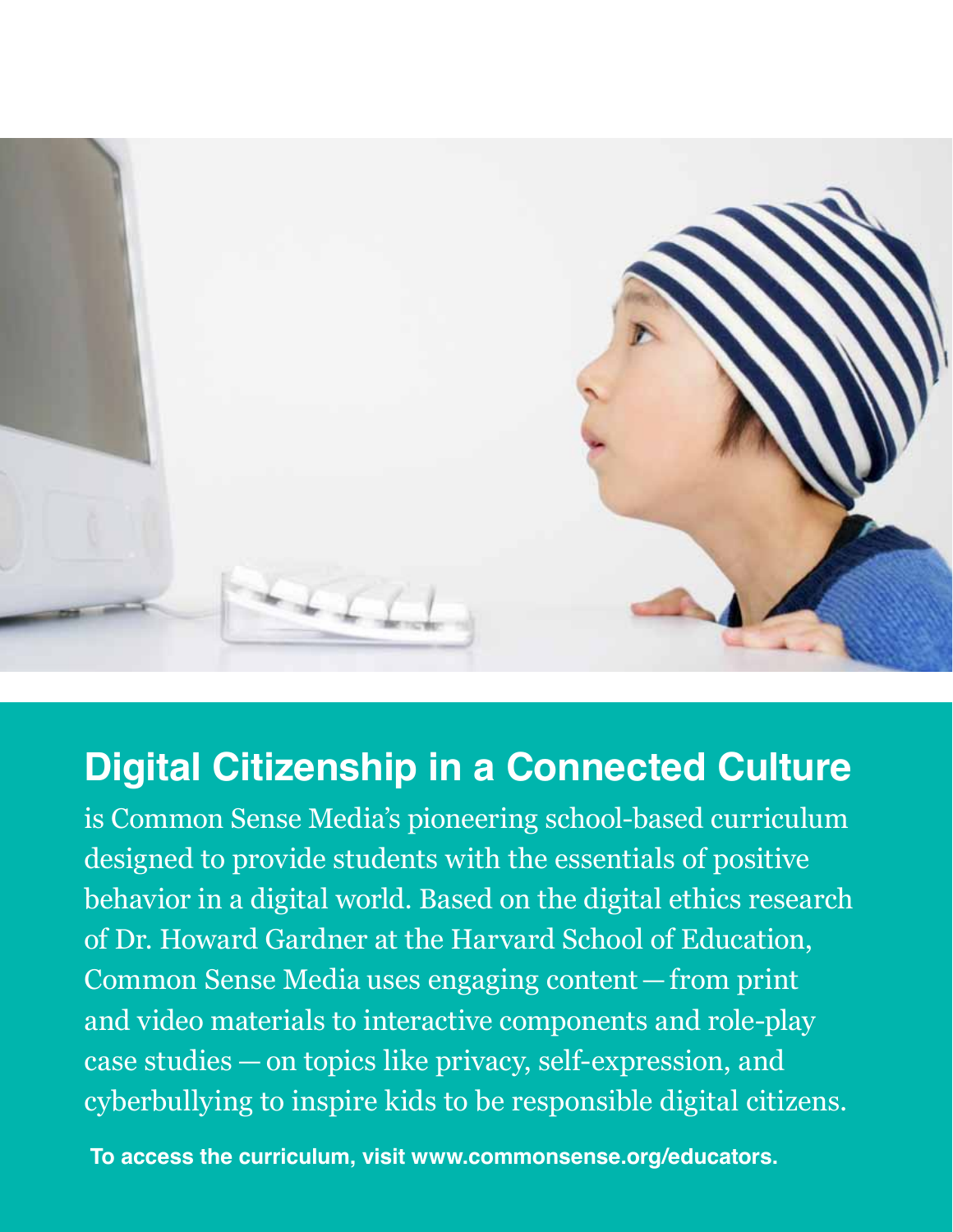## **Who We Are**

Common Sense Media is dedicated to improving the lives of kids and families by providing the trustworthy information, education, and independent voice they need to thrive in a world of media and technology.

More than 1.3 million people visit the Common Sense website every month for age-appropriate media reviews and parenting advice. Tens of millions more access our advice and information through our distribution partnerships with leading companies like Comcast, DIRECTV, Time Warner Cable, Cox Communications, Facebook, Yahoo!, Google, Apple, Disney, Netflix, Best Buy, and more.

#### **Common Sense Media Board of Directors**

| Rich Barton           | Chairman and CEO, Zillow.com                                           |                       | William S. Price, III (Chair) President, Classic Wines, LLC    |
|-----------------------|------------------------------------------------------------------------|-----------------------|----------------------------------------------------------------|
| Marcy Carsey          | Founding Partner,                                                      | <b>Jesse Rogers</b>   | Managing Director, Golden Gate Capital                         |
|                       | Carsey-Werner Productions                                              | Susan F. Sachs        | Partner, Establishment Capital Partners                        |
| Chelsea Clinton       | Columbia University                                                    | James P. Stever       | Founder and CEO, Common Sense Media                            |
| James Coulter         | Founding Partner, TPG                                                  | Gene Sykes            | Managing Director, Goldman, Sachs & Co.                        |
| Geoffrey Cowan        | University Professor, The Annenberg<br>School for Communication at USC | <b>Todor Tashev</b>   | Director, Omidyar Network                                      |
| April McClain-Delaney | President, Delaney Family Fund                                         | Deborah Taylor Tate   | Former FCC Commissioner                                        |
| John H.N. Fisher      | Managing Director,<br>Draper Fisher Jurvetson                          | Michael Tollin        | Founding Partner, Tollin Productions                           |
|                       |                                                                        | Eugene Washington, MD | Dean, UCLA Medical School                                      |
| Lycia Carmody Fried   | Community Volunteer                                                    | Lawrence Wilkinson    | Co-Founder, Oxygen Media and Global<br><b>Business Network</b> |
| Thomas J. Holland     | Partner, Bain & Company, Inc.                                          | (Vice Chair)          |                                                                |
| Gary E. Knell         | President and CEO, Sesame Workshop                                     |                       |                                                                |
| Robert L. Miller      | President and CEO, Miller<br>Publishing Group                          |                       |                                                                |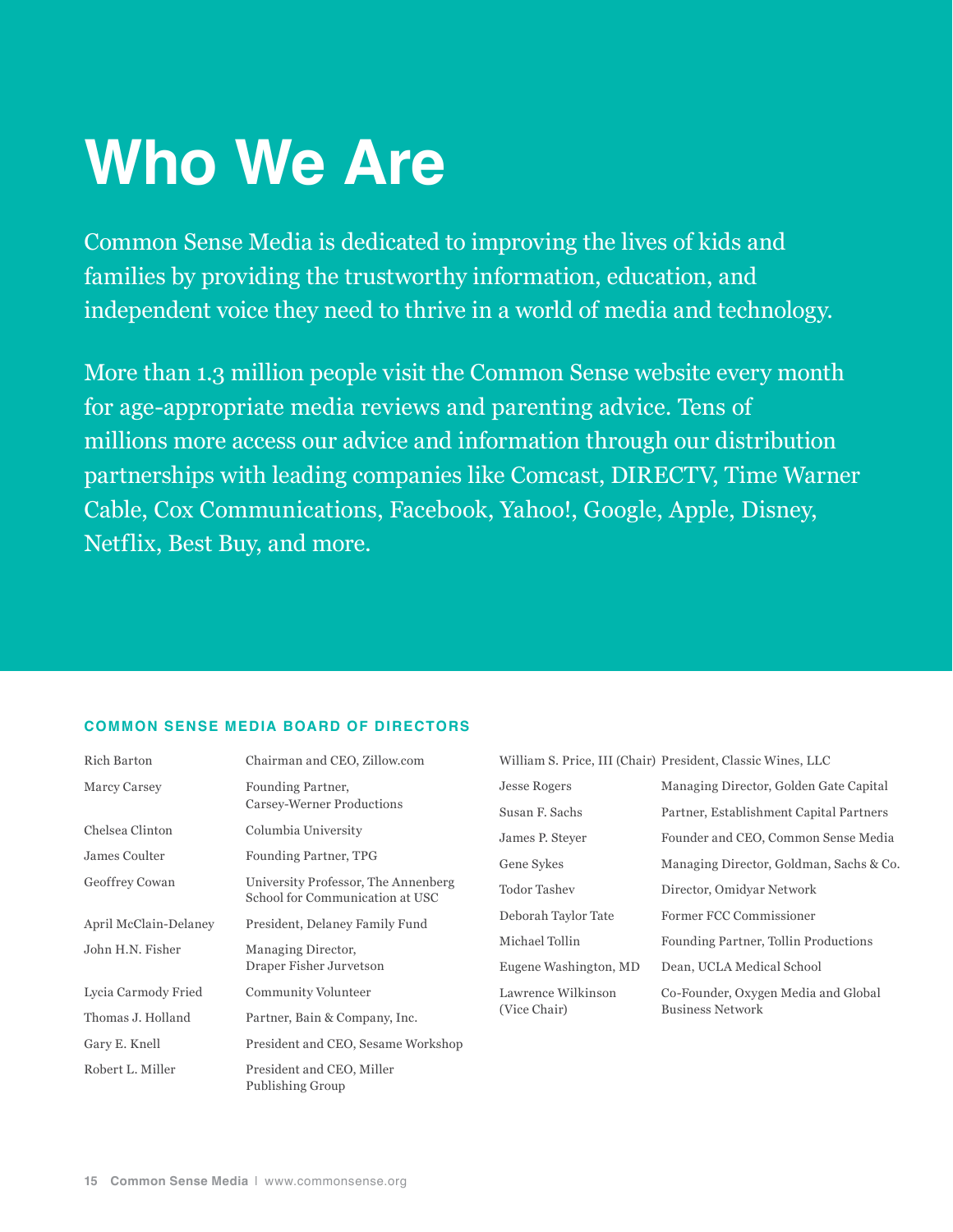#### **board of Advisors**

| <b>BOARD OF ADVISORS</b> |                                                                                              | Marshall Smith                     | Senior Adviser, Department of Education                                                                                                                                                                   |
|--------------------------|----------------------------------------------------------------------------------------------|------------------------------------|-----------------------------------------------------------------------------------------------------------------------------------------------------------------------------------------------------------|
| Aileen Adams             | Chair, The Women's                                                                           | Thomas Steyer                      | Founding Partner, Farallon Capital                                                                                                                                                                        |
|                          | Foundation of California                                                                     | Robert S. Townsend                 | Partner, Morrison & Foerster LLP                                                                                                                                                                          |
| Larry Baer               | Chief Operating Officer,                                                                     | Laura Walker                       | President, WNYC Radio                                                                                                                                                                                     |
| Richard Beattie          | San Francisco Giants<br>Chairman, Simpson Thacher &                                          |                                    | Founder, Chez Panisse and<br>Chez Panisse Foundation                                                                                                                                                      |
|                          | <b>Bartlett LLP</b>                                                                          | Robert Wehling                     | Founder, Family Friendly Programming                                                                                                                                                                      |
| Angela Glover Blackwell  | Founder and CEO, PolicyLink                                                                  |                                    | Forum; Former CMO, Procter & Gamble                                                                                                                                                                       |
| Geoffrey Canada          | Founder and President,<br>Harlem Children's Zone                                             | Tim Zagat                          | Co-Founder and Co-Chair, Zagat Survey                                                                                                                                                                     |
| <b>Ramon Cortines</b>    | Superintendent, Los Angeles<br>Unified School District                                       | <b>BOARD OF POLICY ADVISORS</b>    |                                                                                                                                                                                                           |
| Yogen Dalal              | Managing Director, The Mayfield Fund                                                         | Angela Glover Blackwell            | Founder and CEO, PolicyLink                                                                                                                                                                               |
| <b>Steve Denning</b>     | Founding Partner, General Atlantic<br>Partners                                               | Dr. Milton Chen                    | Executive Director, The George Lucas<br><b>Educational Foundation</b>                                                                                                                                     |
| <b>Susan Ford Dorsey</b> | President, Sand Hill Foundation                                                              | Michael Cohen                      | CEO, The Michael Cohen Group                                                                                                                                                                              |
| Millard Drexler          | Chairman and CEO, J. Crew                                                                    | Dr. Jeffrey Cole                   | Director, Center For The Digital Future                                                                                                                                                                   |
|                          | Ezekiel Emanuel, MD, PhD Chair, Department of Clinical<br>Bioethics, The National Institutes | <b>Ramon Cortines</b>              | Superintendent, Los Angeles<br>Unified School District                                                                                                                                                    |
| Robert Fisher            | of Health<br>Director, GAP Inc.                                                              |                                    | Ezekiel Emanuel, MD, PhD Chair, Department of Clinical<br>Bioethics, The National Institutes<br>of Health<br>Co-Founder and President,<br>Families and Work Institute<br>President, Greenberg Qualitative |
| Arjun Gupta              | Founder & Managing Partner of                                                                |                                    |                                                                                                                                                                                                           |
|                          | <b>TeleSoft Partners</b>                                                                     | Ellen Galinsky<br>Andrew Greenberg |                                                                                                                                                                                                           |
| F. Warren Hellman        | Founding Partner, Hellman & Friedman                                                         |                                    |                                                                                                                                                                                                           |
| James Herbert II         | President and CEO, First Republic Bank                                                       |                                    | Research, Inc.                                                                                                                                                                                            |
| David Hornik             | Partner, August Capital                                                                      | Denis Hayes                        | President, The Bullitt Foundation                                                                                                                                                                         |
| Omar Khan                | President, Insight Strategy & Logic (ISL),<br>Web Site Design                                | Dr. Donald Kennedy                 | President Emeritus, Stanford University;<br>Editor-in-Chief, Science Magazine                                                                                                                             |
| David Lawrence Jr.       | President, The Early Childhood<br>Initiative Foundation                                      | David Lawrence Jr.                 | President, The Early Childhood<br>Initiative Foundation                                                                                                                                                   |
| Nion McEvoy              | Chairman and CEO, Chronicle Books                                                            | Wendy Lazarus                      | Co-Founder and Co-Director,                                                                                                                                                                               |
| Nell Minow               | Founder, The Corporate Library                                                               |                                    | The Children's Partnership                                                                                                                                                                                |
|                          | and Movie Mom                                                                                | Christopher Lehane                 | Political Communications Expert                                                                                                                                                                           |
| Newton Minow             | Counsel, Sidley, Austin and Brown;<br>Former FCC Chairman                                    | Laurie Lipper                      | Co-Founder and Co-Director,<br>The Children's Partnership                                                                                                                                                 |
| James Montoya            | Senior Vice President, The College Board                                                     | Philip Pizzo, MD                   | Dean, Stanford University<br>School of Medicine                                                                                                                                                           |
| Becky Morgan             | President, Morgan Family Foundation                                                          |                                    |                                                                                                                                                                                                           |
| Nancy Peretsman          | Managing Director, Allen & Company Inc.                                                      | Dr. Alvin Poussaint                | Prof. of Psychiatry, Harvard Medical<br>School; Dir. of Media, Judge Baker<br>Children's Center                                                                                                           |
| Philip Pizzo, MD         | Dean, Stanford University School<br>of Medicine                                              |                                    |                                                                                                                                                                                                           |
| George Roberts           | Founding Partner,<br>Kohlberg Kravis Roberts & Co.                                           | Thomas Robinson, MD                | Associate Professor of Pediatrics and<br>Medicine, Stanford University                                                                                                                                    |
| Carrie Schwab Pomerantz  | President, Charles Schwab Foundation                                                         | Theodore Shaw                      | Professor, Columbia University                                                                                                                                                                            |
| Alan Schwartz            | CEO, Guggenheim Partners                                                                     | Marshall Smith                     | Senior Adviser, Department of Education                                                                                                                                                                   |